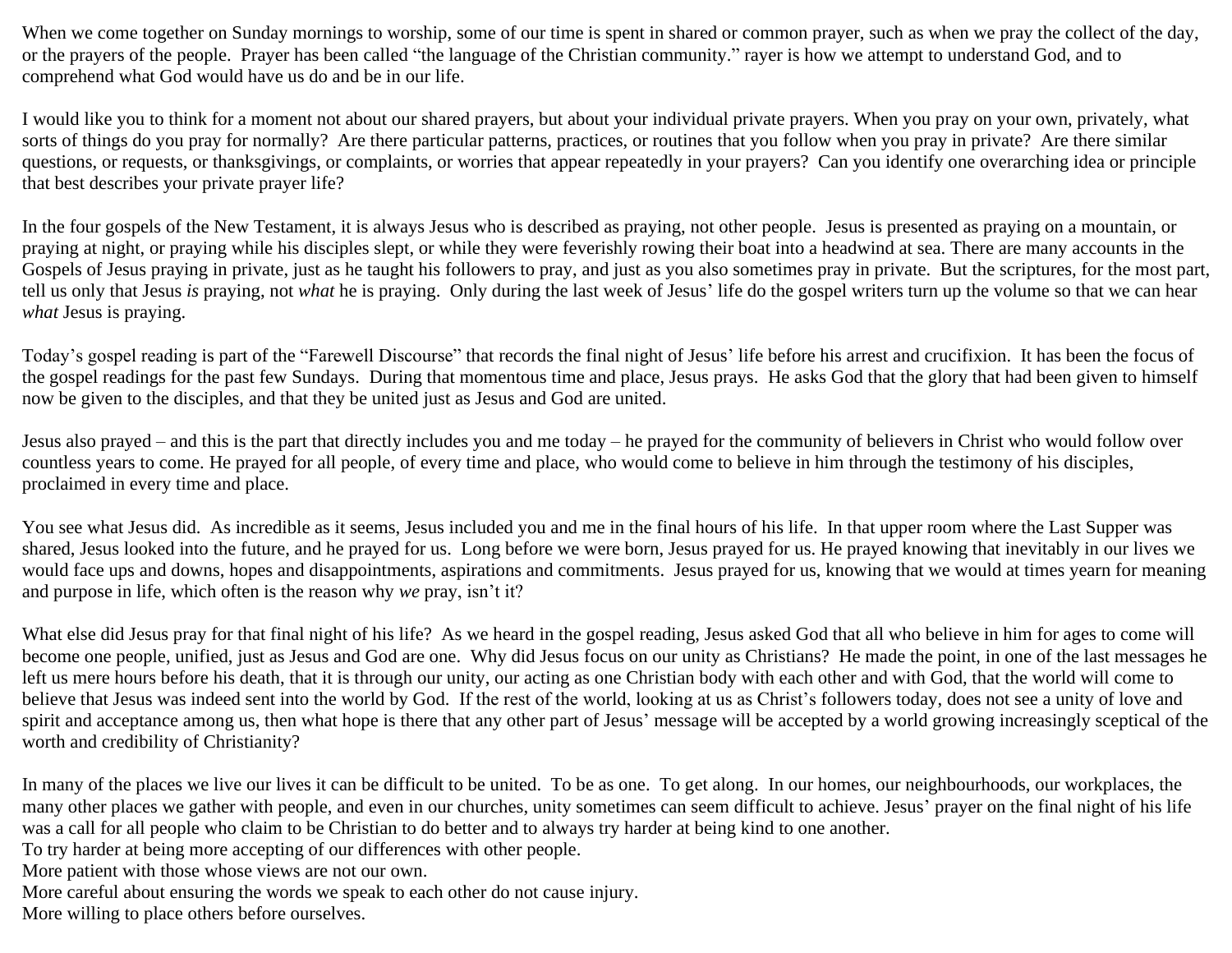Less insistent on having our own way. Less inclined to become bitter and divisive when decisions do not go our way. Less envious and critical of others.

There is a tale about a religious man who was very much loved and respected, and who possessed extraordinary powers that allowed him to do all sorts of wonderful things. Then he began hearing stories about another person who could do even more wonderful things. This troubled him, so he set out to find this other person. Finally, they met by the side of a lake. It so happened that just as they met it was also time for their midday prayers. The man took out a prayer mat and flung it out on the water. He then walked across the water, sat on the mat, and said his prayers, all the while floating on the water without sinking. It was amazing. He turned to the other person, the one he envied because of her reputation for doing wonderful things, and he said to her, "Can you do that?"

The other person proceeded to unroll her prayer mat, and with a flourish she threw it into the air, where it remained, suspended. Then, climbing an invisible staircase, the woman sat down on the mat and said her prayers, all the while floating in the air. When she finished her prayers, the woman descended back down the invisible staircase to the ground and said to the man, "You know, what you and I have done today, floating on water without sinking and remaining elevated in the air, those are things that even the lowly fishes and birds do every day. Rather than trying to outdo one another," the woman said, "would it not be better if we could learn instead to treat each other as human beings?"

I cannot speak for you, but I know that I need to be reminded regularly of John Wesley's words about treating others. Wesley was the founder of Methodism in the 18<sup>th</sup> century. He said: "Do all the good you can, by all the means you can, in all the ways you can, in all the places you can, to all the people you can, as long as ever you can."

Let's be clear: Jesus' prayer for unity was not a prayer for uniformity. Being one Christian people does not mean eliminating our differences and losing our identity or individuality. Unity does not mean all of us being identical, always thinking and desiring the same things. Not at all: how boring and uncreative life would be if we all were alike. Jesus does not pray that all our differences with other people will be eliminated. No, he prays for our oneness. He prays that we will become one as he and God are one, so that our oneness amid our vast differences will be the proof of God's presence in the world.

Finally, we should also note that in his prayer Jesus asks God to allow the disciples, and us today, to share in Christ's glory. What does sharing in Christ's glory mean to you? Look at it this way:

I read about a man, a banker, who was a deeply faithful Christian. In the bank where he worked, the man became aware that a type of discrimination was occurring, although it was taking place very quietly and largely out of sight. The practice in his bank's loans department was to deny loans to people who were members of certain ethnic minorities. Such discrimination is, of course, unethical and in some circumstances illegal. The man was certain that the bank where he worked was violating the spirit, if not the letter, of the law.

First, he did what I hope all of us would do when faced with a problem. He prayed about it. Next, he decided to complain about these unethical lending practices to the bank's senior management. He presented the necessary financial statistics to prove that his complaint was accurate and valid. The man did not make a big public fuss. He was not trying to stir up trouble. He simply encouraged the management to change its practices.

Exactly one month after he went to management, the man was fired. The bank said that they were going through some sort of reorganization, but the man knew the real reason why he was fired. The man was out for work for more than seven months. When he finally got another job, it was a big demotion from his previous job at the bank: it came with less responsibility and less money. People he knew said that he was going through a period of bad luck. Many acquaintances, trying to be helpful, told him, "I know this is a hard time for you.''